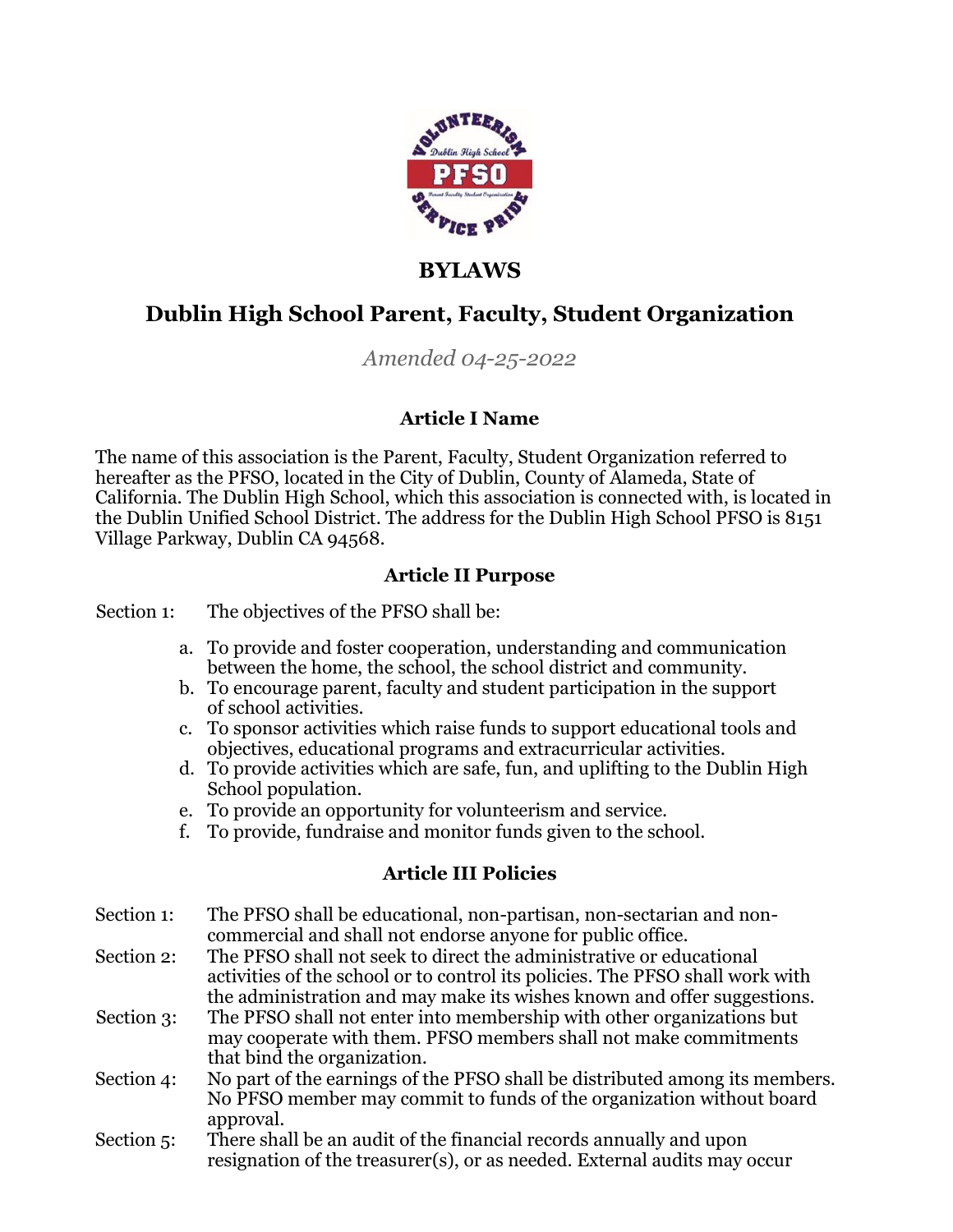|             | upon request of the school district.                                                                                                                        |
|-------------|-------------------------------------------------------------------------------------------------------------------------------------------------------------|
| Section 6:  | The PFSO shall comply with all Federal and State Income Tax regulations                                                                                     |
|             | as well as file all required forms in a timely manner.                                                                                                      |
| Section 7:  | The minutes shall be deemed a historical record of the activities of the                                                                                    |
|             | PFSO.                                                                                                                                                       |
| Section 8:  | The PFSO shall not directly or indirectly participate or intervene (in any<br>way, including the publishing or distributing of statements) in any political |
|             | campaign on behalf of, or in opposition to, any candidate for public office;                                                                                |
|             | or devote more than an insubstantial part of its activities to attempting to                                                                                |
|             | influence legislation by propaganda or otherwise.                                                                                                           |
| Section 9:  | Notwithstanding any other provisions of these articles, the PFSO shall not                                                                                  |
|             | carry out any other activities not permitted to be carried out by an                                                                                        |
|             | association or corporation exempt from Federal Income Tax under Section                                                                                     |
|             | $501(C)(3)$ of the Internal Revenue Code of 1954.                                                                                                           |
| Section 10: | This Corporation will be required to purchase and maintain insurance to                                                                                     |
|             | the full extent permitted by law on behalf of its Board Members, Committee                                                                                  |
|             | Chairs, and other agents, to cover any liability asserted against or incurred                                                                               |
|             | by any Officer, Director, or agent in such capacity or arising from the                                                                                     |
|             | Officer's, Director's or agent's status as such.                                                                                                            |
| Section 11: | All PFSO events, activities, and celebrations shall meet state, county, district                                                                            |
|             | and school health and safety guidelines.                                                                                                                    |

#### **Article IV Membership**

| Section 1: | General Membership is granted to all parents or guardians of students |
|------------|-----------------------------------------------------------------------|
|            | attending DHS, faculty, and Dublin High School students.              |

- Section 2: Members of the PFSO may make donations to the organization at any time and will be solicited to do so on a regular basis.
- Section 3: Voting members may hold office, are entitled to vote and are encouraged to attend all PFSO meetings.
- Section 4: The PFSO shall conduct an annual enrollment drive. Additionally, members may be enrolled at any time.
- Section 5: Each member will be entitled to one (1) vote on each matter submitted to the vote of the members, as the case may be. Members will be entitled to vote for Board members and Committee Chairs of the PFSO.

Section 6: No two members of the same household or family shall hold positions on the Executive Board at the same time.

#### **Article V Executive Board**

- Section 1: The officers making up the Executive Board of the PFSO shall consist of President, Vice-President, Secretary(ies), Treasurer(s), Communications Officer(s), and a minimum of two (2) Parent Class Representatives for each class. The Executive Board shall conduct necessary, routine or emergency business. A representative of the Administration shall be an ex-officio member. To be considered for the position of President, a candidate must have one (1) year of experience as a member of the PFSO Board. Exceptions can be considered and granted on a case-by-case basis.
- Section 2: The Executive Board shall be responsible for voting for any expenditure up to \$250.00, those agreements will be recorded in the next meeting minutes. Any amount exceeding \$250.00 must be voted on by members and Board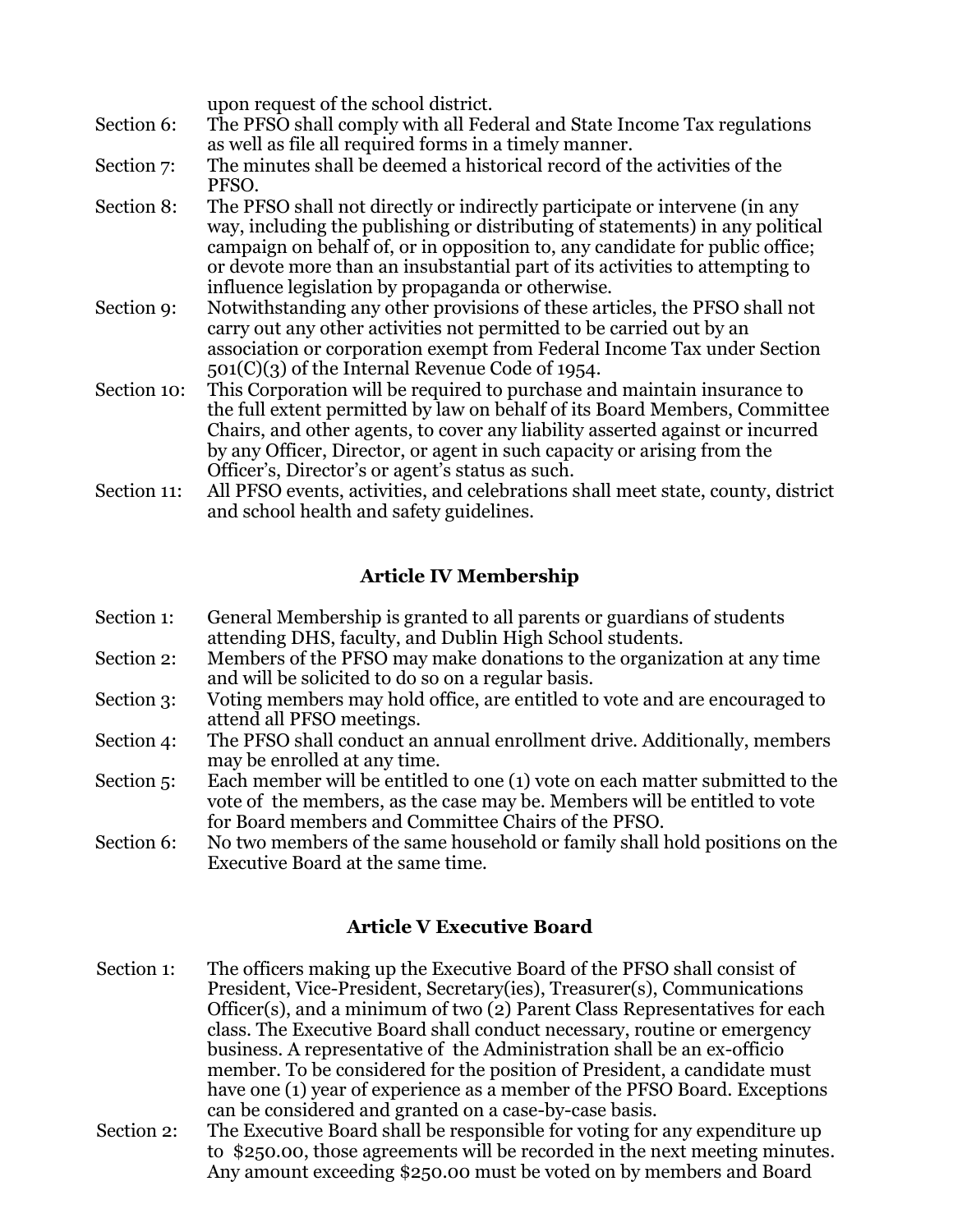|            | members present at a general meeting.                                                                                                                                                                                                                                                                                                                                                                                                                                                                                       |
|------------|-----------------------------------------------------------------------------------------------------------------------------------------------------------------------------------------------------------------------------------------------------------------------------------------------------------------------------------------------------------------------------------------------------------------------------------------------------------------------------------------------------------------------------|
| Section 3: | Five (5) Executive Board members shall constitute a quorum.                                                                                                                                                                                                                                                                                                                                                                                                                                                                 |
| Section 4: | The Executive Board shall appoint each standing and temporary                                                                                                                                                                                                                                                                                                                                                                                                                                                               |
|            | committee chairperson.                                                                                                                                                                                                                                                                                                                                                                                                                                                                                                      |
| Section 5: | The term of the officers and chairpersons shall be one year, with the<br>exception of Parent Class Representatives who shall serve for four (4) years,<br>no officer may be permitted to hold the same office for more than two (2)<br>consecutive terms, unless there is not a candidate willing to serve in that<br>capacity and/or the general membership is unable to nominate anyone. The<br>Executive Board shall fill any vacancies caused by death, resignation,<br>prolonged absence or removal due to misconduct. |
| Section 6: | There shall be no more than two (2) persons sharing one office, with the                                                                                                                                                                                                                                                                                                                                                                                                                                                    |
|            | exception of Parent Class Representatives who may have up to four $(4)$<br>persons share the office. There shall be one vote per office. In the case of<br>the Parent Class Representatives each class has one vote.                                                                                                                                                                                                                                                                                                        |
| Section 7: | Nominations by elected officers shall be submitted and accepted at the                                                                                                                                                                                                                                                                                                                                                                                                                                                      |
|            | PFSO meetings in February, March & April. Elections shall be at the April<br>meeting. The newly elected Executive Board shall begin its term at the end<br>of the PFSO meeting in May of each year. If a position is vacant, the<br>Executive Board, by vote, shall appoint an officer to fill the position.                                                                                                                                                                                                                |
| Section 8: | The outgoing PFSO officers shall meet with and instruct the incoming<br>officers as to their duties at a joint Board meeting held before the close of<br>the current fiscal year. At this time all notes and information will need to be<br>passed on to the succeeding officers. The new Board shall begin their term<br>of office on August 1 of each year.                                                                                                                                                               |
| Section 9: | A resignation must occur in writing and be submitted to the entire PFSO<br>Executive Board. A resignation with any conditions attached will be<br>automatically rejected.                                                                                                                                                                                                                                                                                                                                                   |

### **Article VI Duties of Officers**

#### **All PFSO Officers must be familiar with the PFSO Bylaws and abide by all PFSO, school and district rules and guidelines.**

#### **Section 1: The President**

- a. Shall preside at all meetings.
- b. Shall arrange for an audit.
- c. Shall recommend and advise all standing and temporary committees.
- d. Shall be an ex-officio member of all committees.
- e. Shall be one of the authorized signatures to countersign checks drawn by the Treasurer.
- f. Shall be a liaison with administration.
- g. Shall coordinate the work of the officers and the committees in order that the purposes of the PFSO are promoted.

h.

- i. Shall enforce Robert's Rules of Order at all meetings.
- j. Shall make a notification and explanation of the organization to the incoming 9th grade parents.

#### **Section 2: The Vice-President**

a. May be called Co-president and share the duties of the President.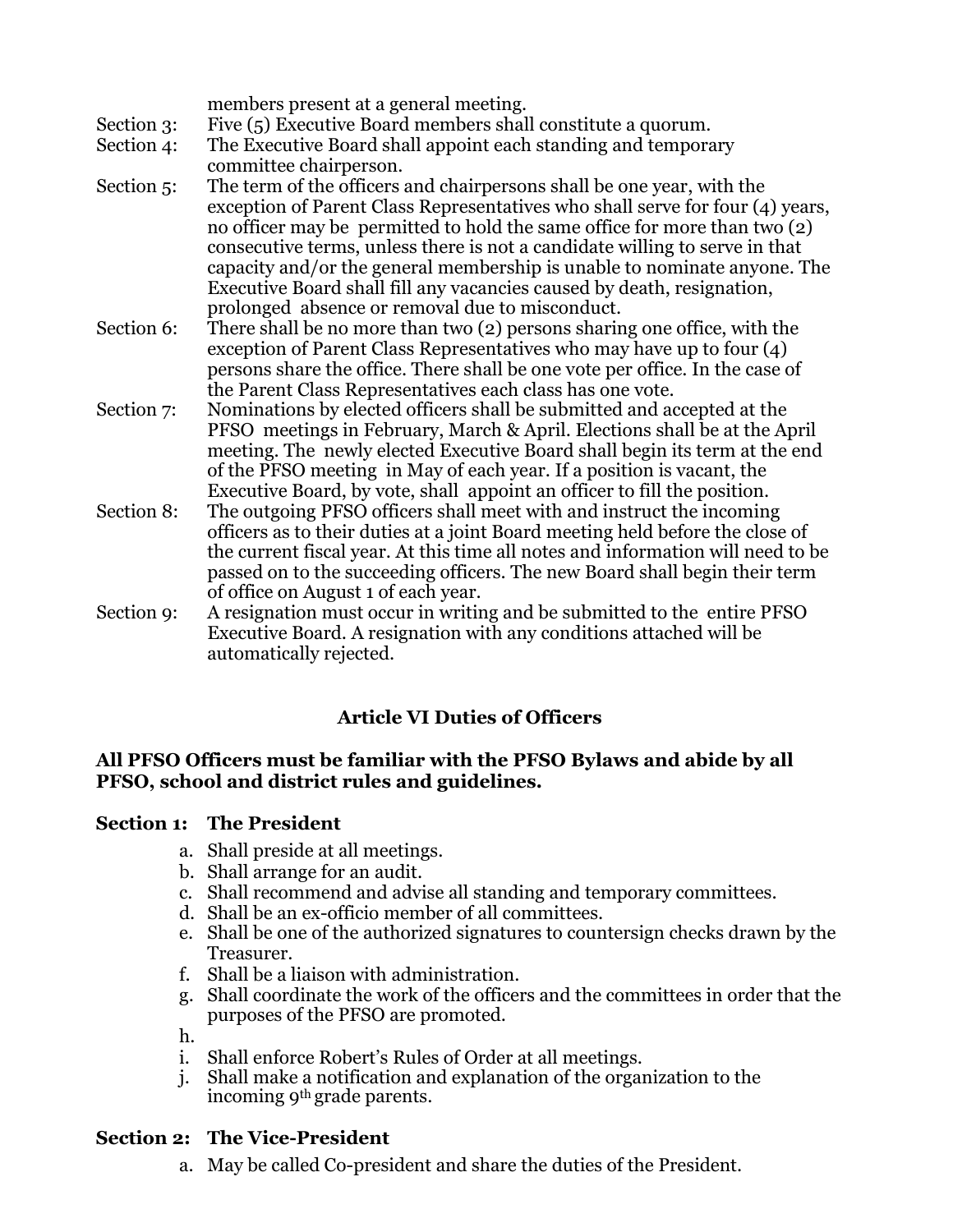- b. Shall preside in the absence of the President.
- c. Shall be a liaison with administration.
- d. Shall be one of the authorized signatures to countersign checks drawn by the Treasurer.
- e. Shall assist the President with any duties.
- f. Shall coordinate and support all PFSO fundraising activities.

#### **Section 3: The Secretary(ies)**

- a. Shall keep an accurate record of attendance and proceedings of each meeting.
- b. Shall be prepared to read on call the record of any business that may have been transacted at any previous meeting for the current year and one (1) year prior.
- c. Shall give a copy of the prior meeting's minutes to the President.
- d. Shall notify those interested of special agenda matters.
- e. May be one of the authorized signatures to countersign checks drawn by the Treasurer, if needed.
- f. Shall handle necessary correspondence.
- g. Shall make appropriate numbers of copies of prior meeting's minutes for each meeting prior to being reviewed and approved.
- h. Shall assist the President in filing and maintaining (with or without an independent third party) all Corporate documentations and filings, such as but not limited to Statement of Information (Secretary of State), Articles of Incorporation, Corporate ByLaws, Business License documentation, and Corporate Tax Filings (with Treasurer);
- i. Shall call meetings to order in the absence of both the President and the Vice-President.
- j. Shall keep an ongoing inventory of PFSO storage items in the PFSO shed at the school.

### **Section 4: The Treasurer(s)**

- a. Shall collect, receive and disburse money when authorized by PFSO.
- b. Shall keep an accurate record of receipts and disbursements.
- c. Shall render regular reports.
- d. Shall pay out all money with a check that has been countersigned by the President, Vice President or Secretary. Relatives may not countersign checks.
- e. Shall prepare an end of the year statement.
- f. Shall handle any State or Federal tax returns. This may entail an outside tax service.

### **Section 5: Parent Class Representatives**

- a. Shall be the liaison between students and the PFSO.
- b. Shall work in conjunction with class faculty advisor.
- c. Shall organize and run PFSO activities and fundraisers for their class.
- d. Shall supervise ASB student activities and fundraisers.

e. Shall coordinate volunteers for student activities.

f. Shall follow all PFSO Communications Guidelines and coordinate with the Communications Officers.

g. Shall not be the Parent Class Representative for more than one class.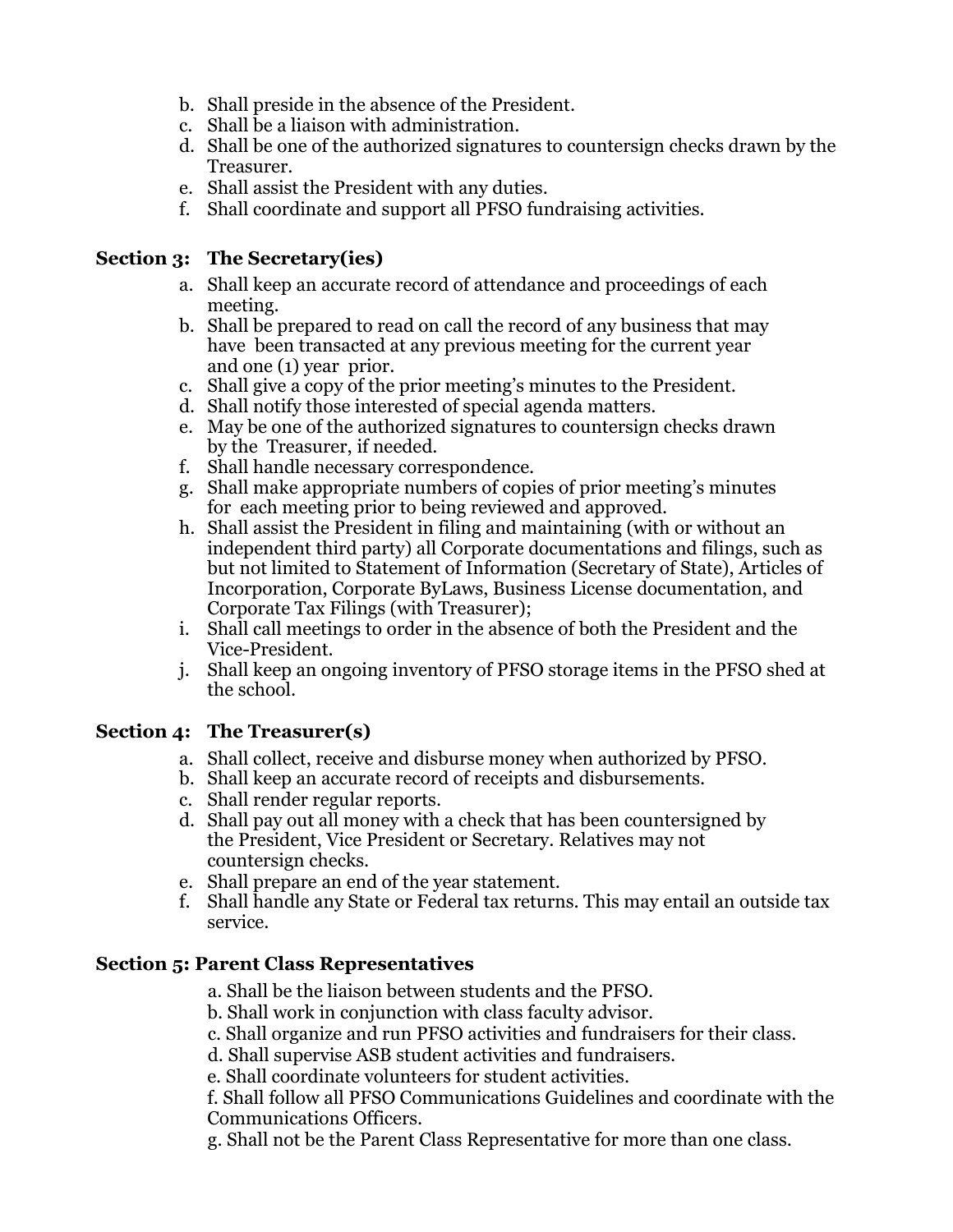#### **Section 6: Senior Class Treasurer**

- a. Shall collect, receive and disburse money when needed to fund Senior sponsored activities.
- b. Shall keep an accurate record of receipts and disbursements.
- c. Shall render regular reports as requested by PFSO Treasurer.
- f. Shall prepare an end of the year statement and return records to PFSO Treasurer.

#### **Section 7: Communication Officer(s)**

- a. Shall ensure all PFSO communications are consistent and follow all PFSO Communications policies, procedures and Bylaws, and are distributed as needed.
	- i. Facebook
	- ii. Web site
	- iii. E-Newsletter
	- iv. Other social media as determined appropriate by the Executive Board

#### **Section 8: Club Advisor**

a. Clubs must have a parent advisor who is fully cleared to volunteer and responsible for overseeing all club activities.

#### **Section 9: Faculty Administrative Representative**

- a. Shall report needs or desires of the faculty/administration.
- b. Shall be the liaison between faculty/administration and the PFSO.
- c. Shall report the needs and desires of students.

#### **Section 10: Fingerprinting**

a. All board members handling PFSO funds must be fingerprinted prior to handling any funds, incoming or outgoing.

#### **Section 11: Attendance**

a. If a special meeting must be called between regularly scheduled general meetings, then 24-hour notice must be given, per Robert's Rules of Order."

#### **Section 12: Removal for Cause**

a. Any Board Member may be removed for cause upon the vote of a majority of the Board Members voting on such matter.

#### **Article VII Fundraising**

- Section 1: Division of Effort
	- a. Student driven and staffed events shall be the responsibility of the Associated Student Body (ASB).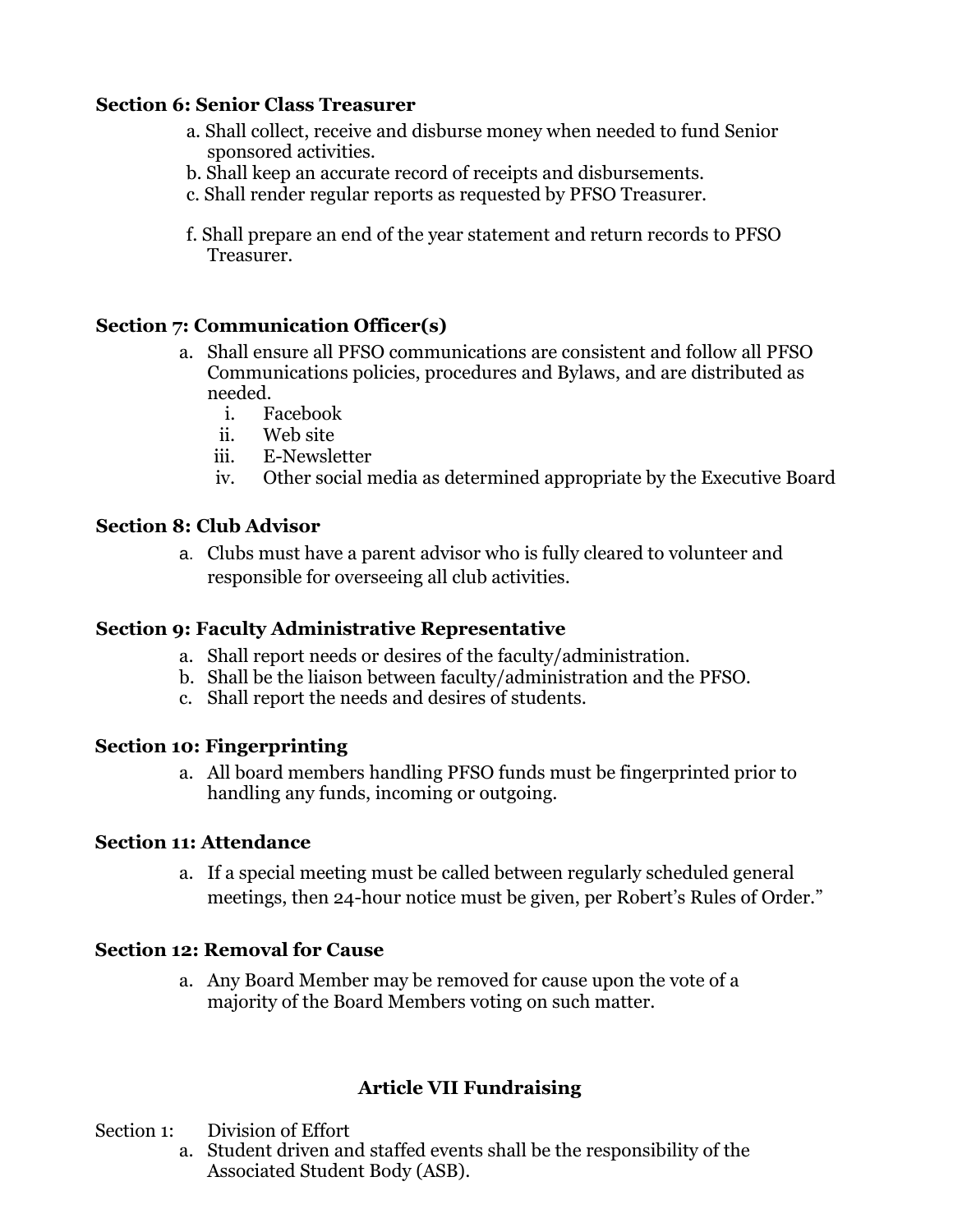- b. Parent run, supported and staffed events shall be the responsibility of the PFSO.
- Section 2: Online and In-Person Fundraising
	- a. All online and in-person fundraising shall use the EIN of the PFSO. The Dublin High PFSO Tax ID number is 94-3174460.
	- b. Accounting shall be performed by the PFSO Treasurer.

Section 3: Senior Class Excess Funds

a. The outgoing Senior Class Representatives shall make the intent of the funds known by November following graduation. If no purpose is stated, the funds will roll into the General Fund.

### **Article VIII Committees**

The Board may appoint such committees from time to time as it deems advisable, and for such purposes or activities as it deems advisable. Members of such committees shall be appointed by the Committee Chairs and shall serve at the pleasure of the Board. The Board may adopt standing committees from time to time. The identities of the standing committees and their functions will be set forth in Statements of Policy, as adopted or amended from time to time.

### **Article IX Liability**

- Section 1: Liability
	- a. No officer of the PFSO will be personally liable for the debts, liabilities or obligations of the PFSO.
- Section 2: Exculpation
	- a. No member, Officer, Director or agent of the PFSO (collectively, the "Covered Persons") will be liable to the PFSO or any other Person who has an interest in or claim against the PFSO for any loss, damage or claim incurred by reason of any act or omission performed or omitted by such Covered Person in good faith on behalf of the PFSO and in a manner reasonably believed to be within the scope of the authority conferred on such Covered Person by these Bylaws or applicable law.

### **Article X Meetings**

- Section 1: There shall be two types of meetings, regular and Executive Board. Regular meetings shall be scheduled throughout the year and be open to all members of the organization. A majority of voting members at Regular or Executive Board meetings shall be required to pass a motion.
- Section 2: General meetings shall be held not less than once per month (only during the school year) to conduct the business of the PFSO. Advance notice of the date, time, and location of the meeting is to be made public by means of the website, school newsletter, marquee and/or by special notice to the school population. Meetings are to be held at a consistent day/time throughout the year (e.g. 4th Monday of each month). If a meeting must be moved due to calendar conflict, at least 1 week's advance notice must be given.
- Section 3: Executive Board meetings may be called by any member of the Executive Board. A majority shall be required to pass a motion.
- Section 4: Special Meetings. If a special meeting must be called between regularly